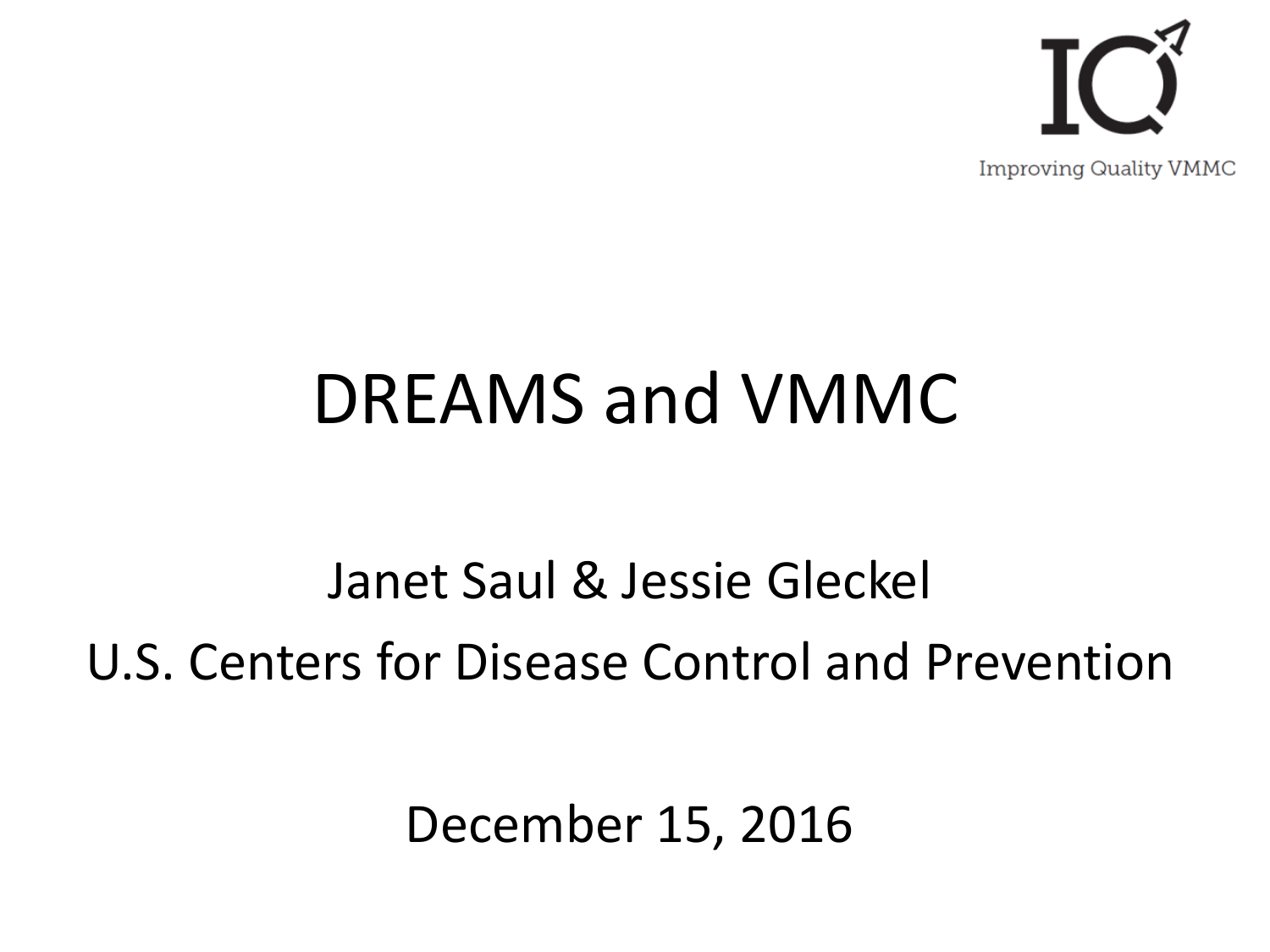

### **The DREAMS Partnership**

**HIV Prevention among Adolescent Girls & Young Women**

- Announced on World AIDS Day 2014
- \$385 million partnership
	- Partners include PEPFAR, Bill & Melinda Gates Foundation, Girl Effect, Johnson & Johnson, ViiV Healthcare and Gilead Sciences
- 10 countries in Eastern & Southern Africa
	- Kenya, Lesotho, Malawi, Mozambique, South Africa, Swaziland, Tanzania, Uganda, Zambia, Zimbabwe
- Target for the partnership
	- By the end of 2017, achieve a 40% decrease in HIV incidence among AGYW (aged 15-24) within DREAMS geographic areas

**Determined**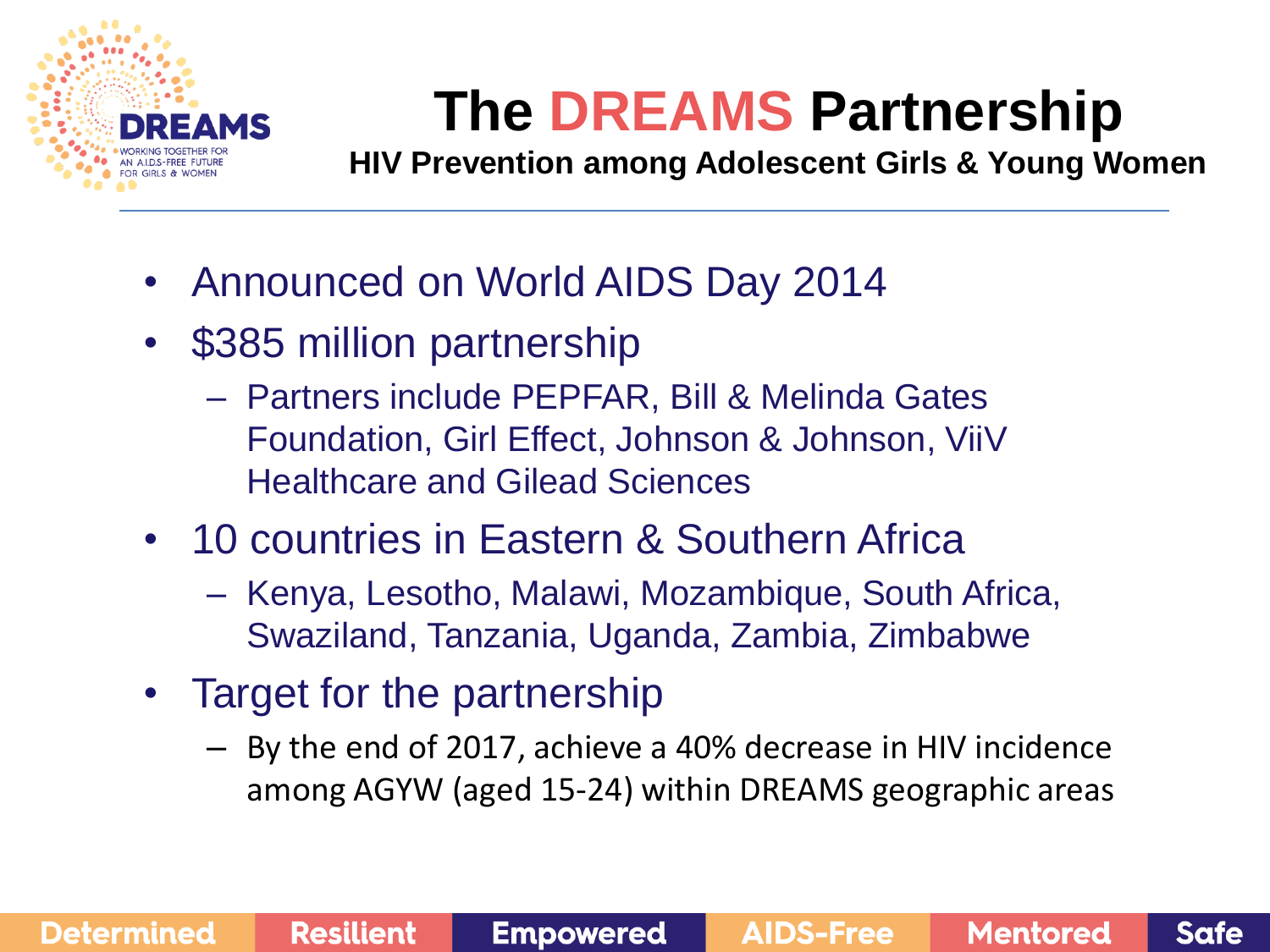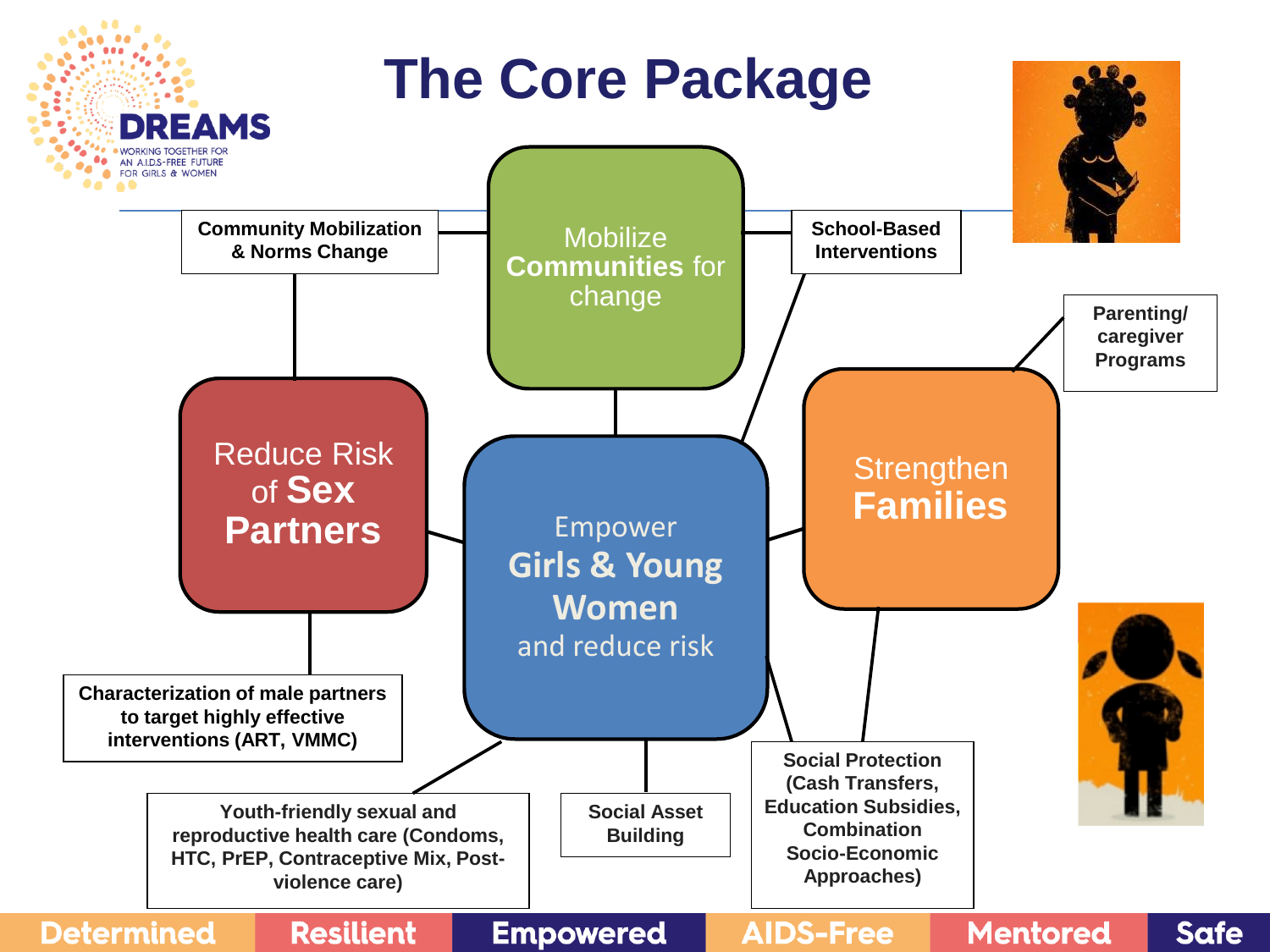**Young adult men (23-35) INFECT**

**adolescent girls & young women (16-23) who then grow up to infect their male peers (24-29) AND THE CYCLE** 

**CONTINUES…**



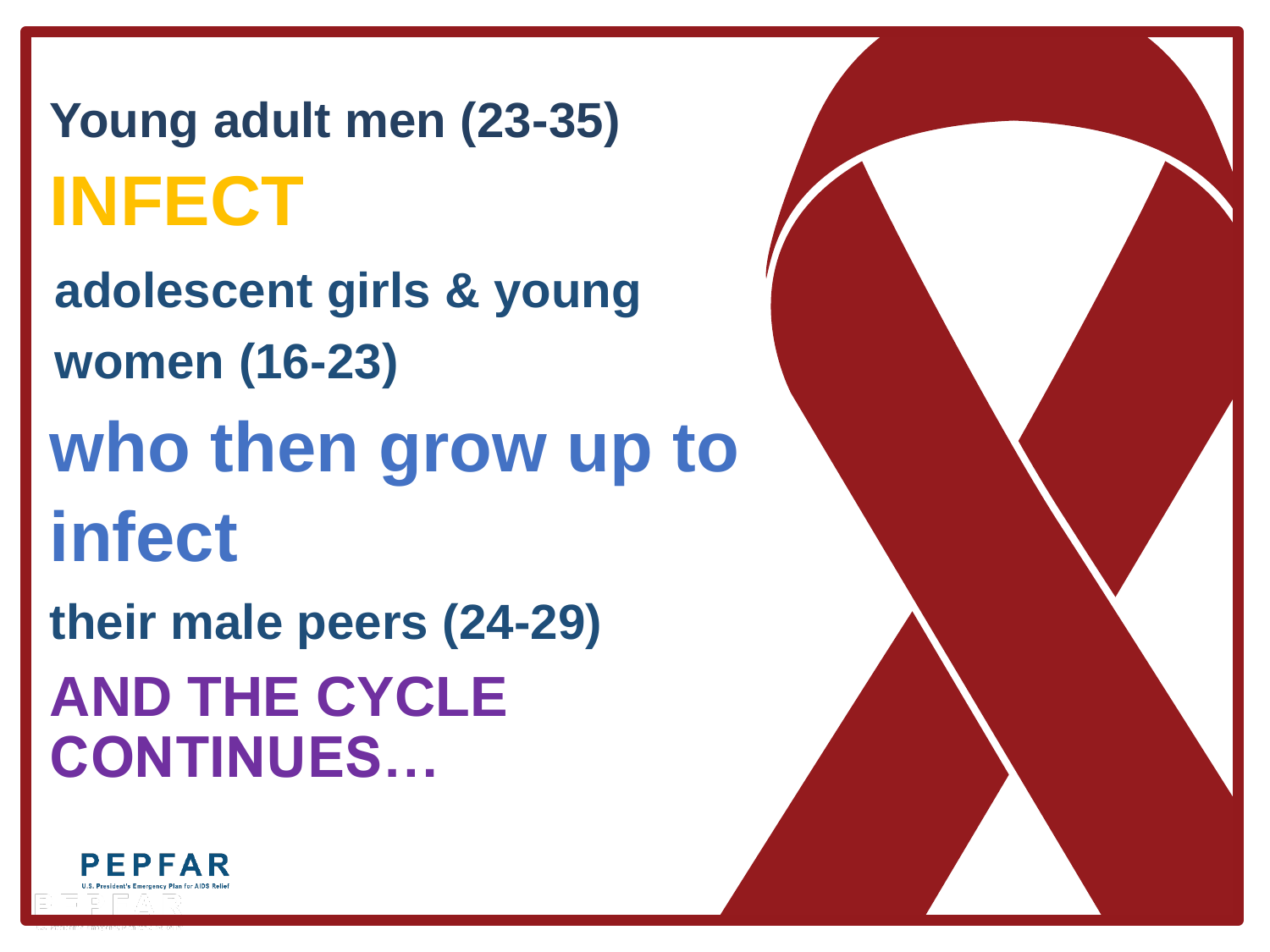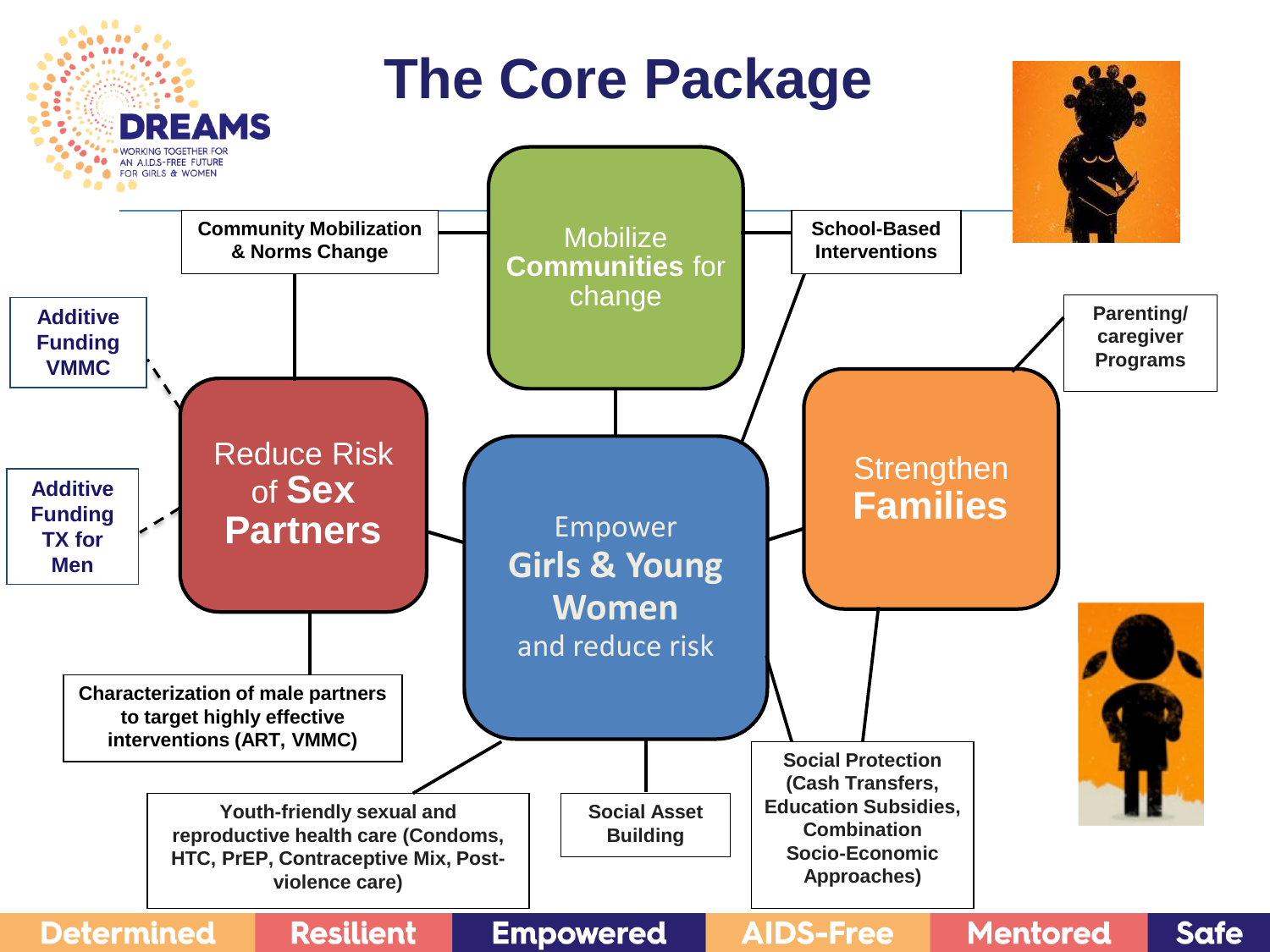

#### Proportion of Circumcisions by Priority Age Bands and Total, DREAMS Countries, APR16

**Improving Quality VMMC**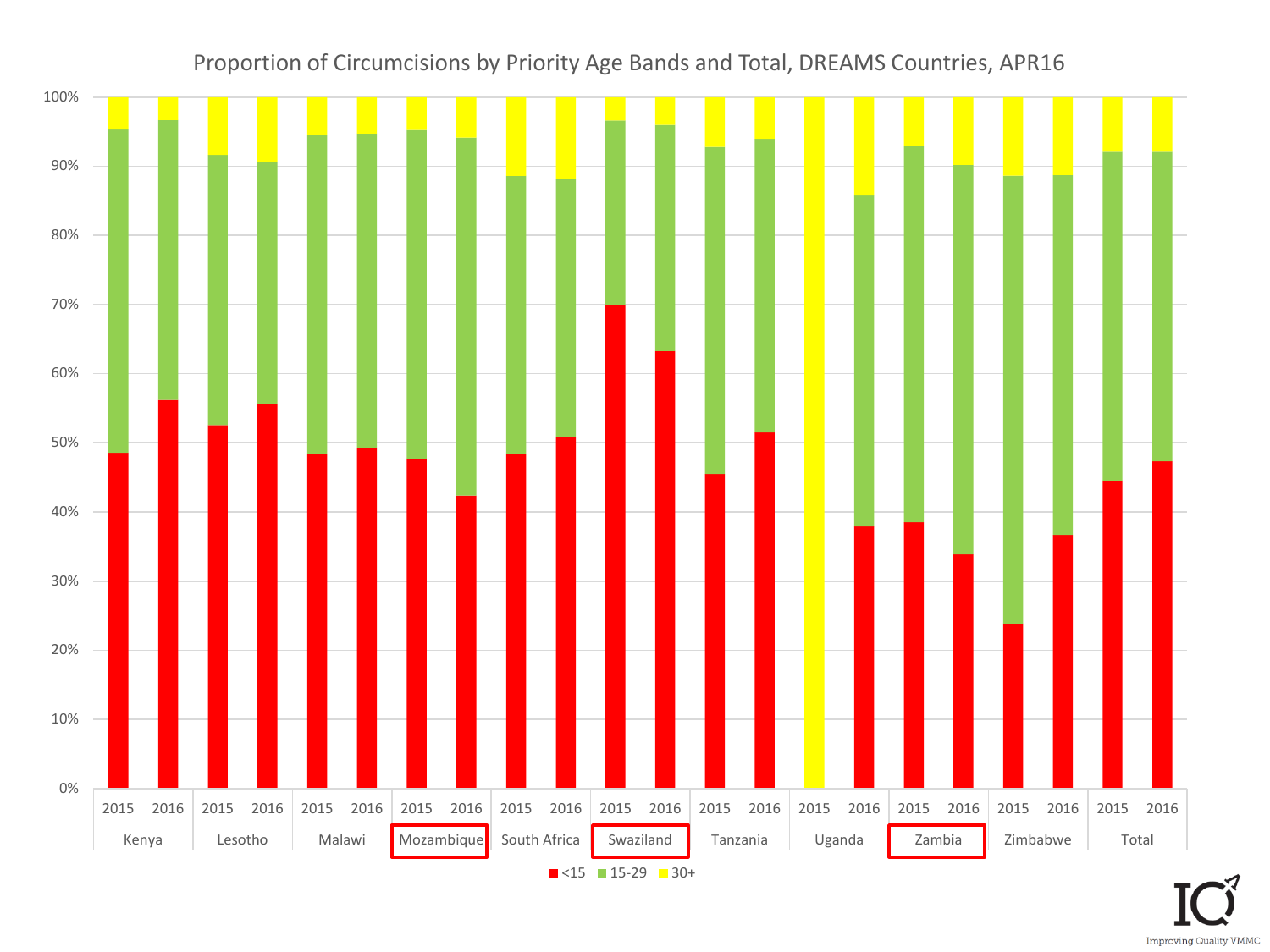#### VMMC\_CIRC Results vs. Targets | Mozambique | FY16, Cumulative



**START HERE** 

## Improving Quality VMMC